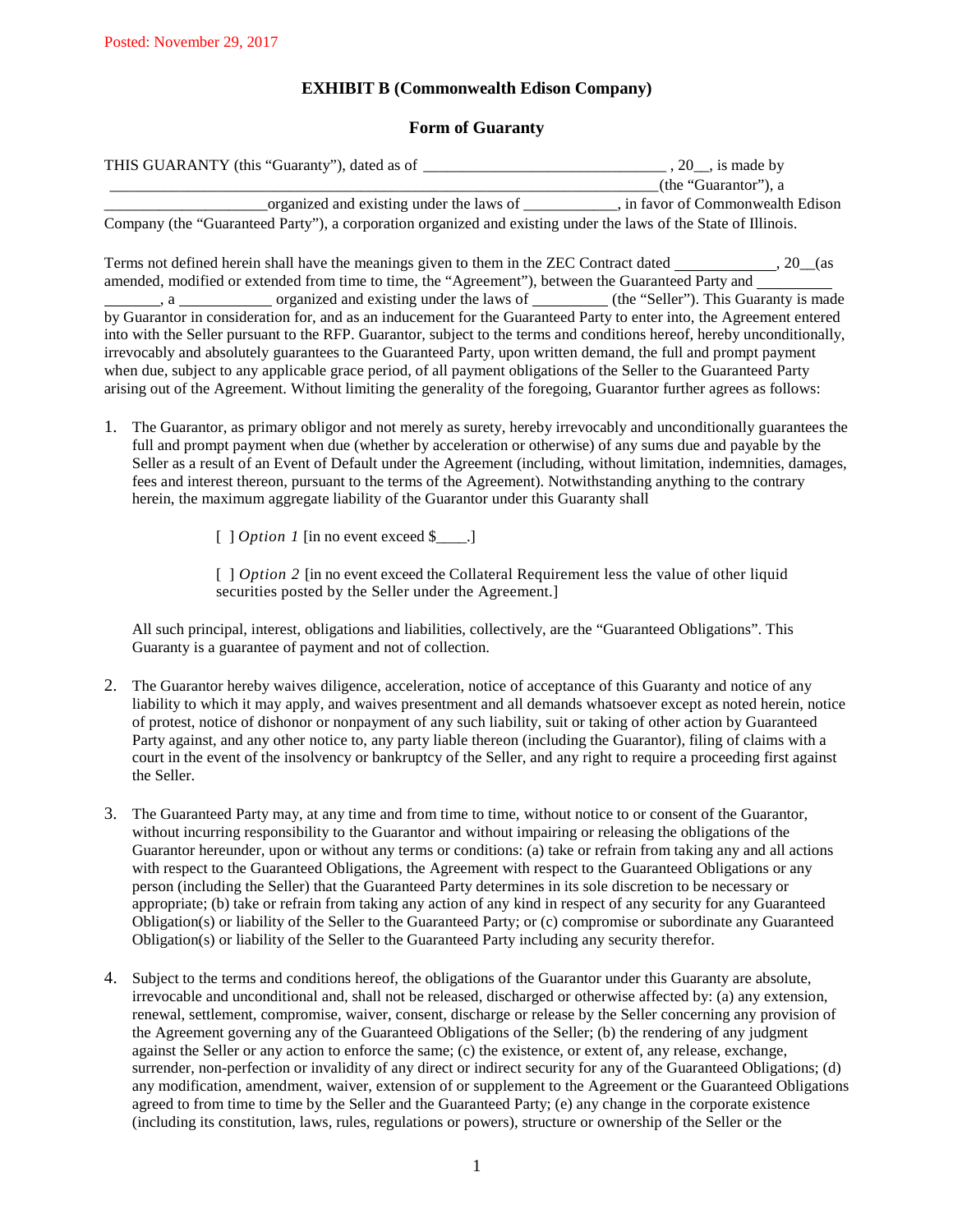Guarantor, or any insolvency, bankruptcy, reorganization or other similar proceedings affecting the Seller, its assets or the Guarantor; (f) the existence of any claim, set-off or other rights which the Guarantor may have at any time against the Seller, the Guaranteed Party, whether in connection herewith or in connection with any unrelated transaction; provided that nothing herein shall prevent the assertion of any such claim by separate suit or compulsory counterclaim; and (g) the invalidity, irregularity or unenforceability in whole or in part of the Agreement or any Guaranteed Obligations or any instrument evidencing any Guaranteed Obligations or the absence of any action to enforce the same.

- 5. The Guarantor hereby irrevocably waives (a) any right of reimbursement or contribution, and (b) any right of salvage against the Seller or any collateral security or guaranty or right of offset held by the Guaranteed Party therefor until such time as all Guaranteed Obligations are paid in full.
- 6. The Guarantor will not exercise any rights, which it may acquire by way of subrogation until all Guaranteed Obligations to the Guaranteed Party pursuant to the Agreement have been paid in full.
- 7. Subject to the terms and conditions hereof, this Guaranty is a continuing Guaranty and all liabilities to which it applies or may apply under the terms hereof shall be conclusively presumed to have been created in reliance hereon. Except for a failure to comply with any applicable statute of limitations, no failure or delay on the part of the Guaranteed Party in exercising any right, power or privilege hereunder, and no course of dealing between the Guarantor and the Guaranteed Party, shall operate as a waiver thereof; nor shall any single or partial exercise of any right, power or privilege hereunder preclude any other or further exercise thereof or the exercise of any other right, power or privilege. The rights, powers and remedies herein expressly provided are cumulative and not exclusive of any rights, powers or remedies, which the Guaranteed Party would otherwise have. No notice to or demand on the Guarantor in any case shall entitle the Guarantor to any other or further notice or demand in similar or other circumstances or constitute a waiver of the rights of the Guaranteed Party to any other or further action in any circumstances without notice or demand.
- 8. This Guaranty shall be binding upon the Guarantor and upon its successors and assigns and shall inure to the benefit of and be enforceable by the Guaranteed Party and its successors and assigns; provided, however, that the Guarantor may not assign or transfer any of its rights or obligations hereunder without the prior written consent of the Guaranteed Party, which consent shall not be unreasonably withheld or delayed; and provided further that the Guarantor may, without the prior written consent of the Guaranteed Party, assign all of its rights and obligations under this Guaranty to an entity that has succeeded to the Guarantor by merger or by purchase of all or substantially all of the assets of the Guarantor and, in either case, has expressly assumed in writing all of the obligations of the Guarantor under this Guaranty. The assignment rights of the Guaranteed Party will be in accordance with any applicable terms of the Agreement.
- 9. Other than as provided in this Guaranty, neither this Guaranty nor any provision hereof may be changed, waived, discharged or terminated except upon written agreement of the Guaranteed Party and the Guarantor.
- 10. The Guarantor's liability as guarantor shall continue and remain in full force and effect in the event that all or any part of any payment made hereunder or any obligation or liability guaranteed hereunder is recovered (as a fraudulent conveyance, preference or otherwise) rescinded or must otherwise be reinstated or returned due to bankruptcy or insolvency laws or otherwise. If claim is ever made upon the Guaranteed Party for repayment or recovery of any amount or amounts received from the Guarantor or the Seller in payment or on account of any of the Guaranteed Obligations and the Guaranteed Party repays all or part of such amount by reason of (a) any judgment, decree or order of any court or administrative body having jurisdiction over such payee or any of its property, or (b) any settlement or compromise of any such claim effected by such payee with any such claimant (including the Guarantor), then and in such event the Guarantor agrees that any such judgment, decree, order, settlement or compromise shall be binding upon it, notwithstanding any revocation hereof or the cancellation of the Agreement or other instrument evidencing any liability of the Guarantor, and the Guarantor shall be and remain liable to the Guaranteed Party hereunder for the amount so repaid or recovered to the same extent as if such amount had never originally been received by the Guaranteed Party.
- 11. Subject to Paragraph 10, this Guaranty shall remain in full force and effect until all Guaranteed Obligations have been fully and finally paid, at which point it will expire. The Guarantor may terminate this Guaranty upon thirty (30) days prior written notice to the Guaranteed Party which termination shall be effective only upon receipt by the Guaranteed Party of alternative means of security or credit support, as specified in the Agreement and in a form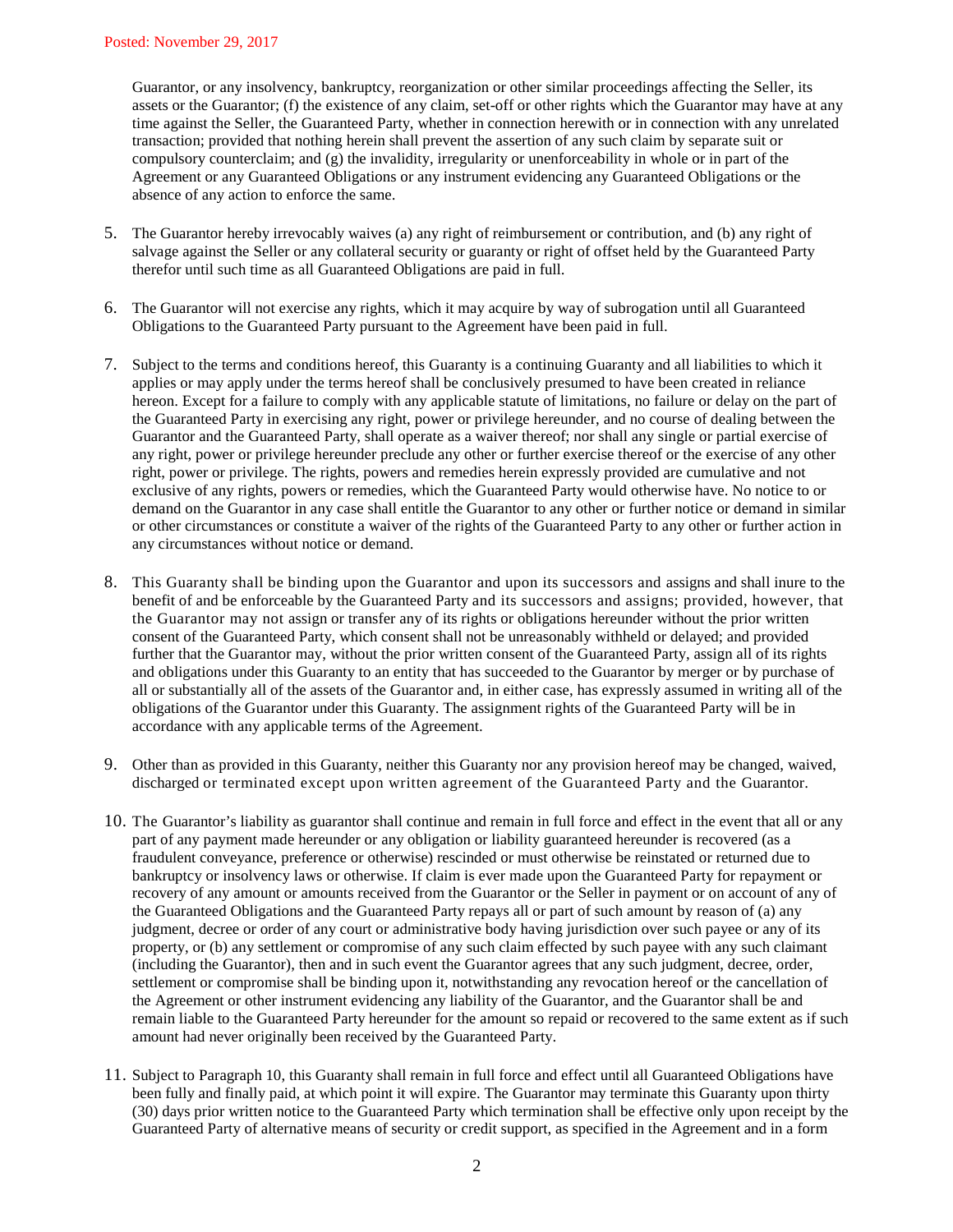reasonably acceptable to the Guaranteed Party. Upon the effectiveness of any such expiration or termination, the Guarantor shall have no further liability under this Guaranty, except with respect to the Guaranteed Obligations arising or created prior to the time the expiration or termination is effective, which Guaranteed Obligations shall remain guaranteed pursuant to the terms of this Guaranty until finally and fully paid.

12. All notices and other communications hereunder shall be made at the addresses by hand delivery, by next day delivery service effective upon receipt, or by certified mail return receipt requested (effective upon scheduled weekday delivery day) or telefacsimile (effective upon receipt of evidence, including telefacsimile evidence, that telefacsimile was received)

If to the Guarantor: [To be completed]

If to the Guaranteed Party: [To be completed]

- 13. The Guarantor represents and warrants that: (a) it is duly organized and validly existing under the laws of the jurisdiction in which it was organized and has the power and authority to execute, deliver, and perform this Guaranty; (b) no authorization, approval, consent or order of, or registration or filing with, any court or other governmental body having jurisdiction over the Guarantor is required on the part of the Guarantor for the execution, delivery and performance of this Guaranty except for those already made or obtained; (c) this Guaranty constitutes a valid and legally binding agreement of the Guarantor, and is enforceable against the Guarantor, except as such enforceability may be limited by bankruptcy, insolvency, receivership and other similar laws affecting the rights of creditors generally, or by general principles of equity; and (d) the execution, delivery and performance of this Guaranty by the Guarantor have been and remain duly authorized by all necessary corporate or<br>comparable action and do not contravene any provision of its \_\_\_\_\_\_\_\_\_\_\_\_\_\_\_\_\_[insert appropriate corporate comparable action and do not contravene any provision of its organizational document, such as Declaration of Trust, Limited Liability Company Agreement, Articles of Incorporation and by-laws, Certificate of Incorporation or by-laws, constitutional documents] or any law, regulation or contractual restriction binding on it or its assets.
- 14. This Guaranty and the rights and obligations of the Seller and the Guarantor hereunder shall be construed in accordance with and governed by the laws of the State of Illinois(without regard to conflict of law principles that would require the application of the substantive law of any other jurisdiction). The Guarantor and Guaranteed Party jointly and severally agree and irrevocably submit to the exclusive jurisdiction of state and federal courts located in the State of Illinois over any disputes arising or relating to this Guaranty and waive and agree not to assert as a defense any objections to venue or inconvenient forum. The Guarantor and the Guaranteed Party consent to and grant any such court jurisdiction over the person of such party and over the subject matter of such dispute and agree that summons or other legal process in connection with any such action or proceeding shall be deemed properly and effectively served when sent by certified U.S. mail, return receipt requested, to the address of the other party set forth in Paragraph 12 hereof, or in such other manner as may be permitted by law. The Guarantor and the Guaranteed Party each hereby irrevocably waives any and all rights to trial by jury with respect to any legal proceeding arising out of or relating to this Guaranty.
- 15. This writing is the complete and exclusive statement of the terms of this Guaranty and supersedes all prior oral or written representations, understandings, and agreement(s) between the Guaranteed Party and the Guarantor with respect to subject matter hereof. The Guaranteed Party and the Guarantor agree that there are no conditions to the full effectiveness of this Guaranty.
- 16. Every provision of this Guaranty is intended to be severable. If any term or provision hereof is declared to be illegal or invalid for any reason whatsoever by a court of competent jurisdiction, such illegality or invalidity shall